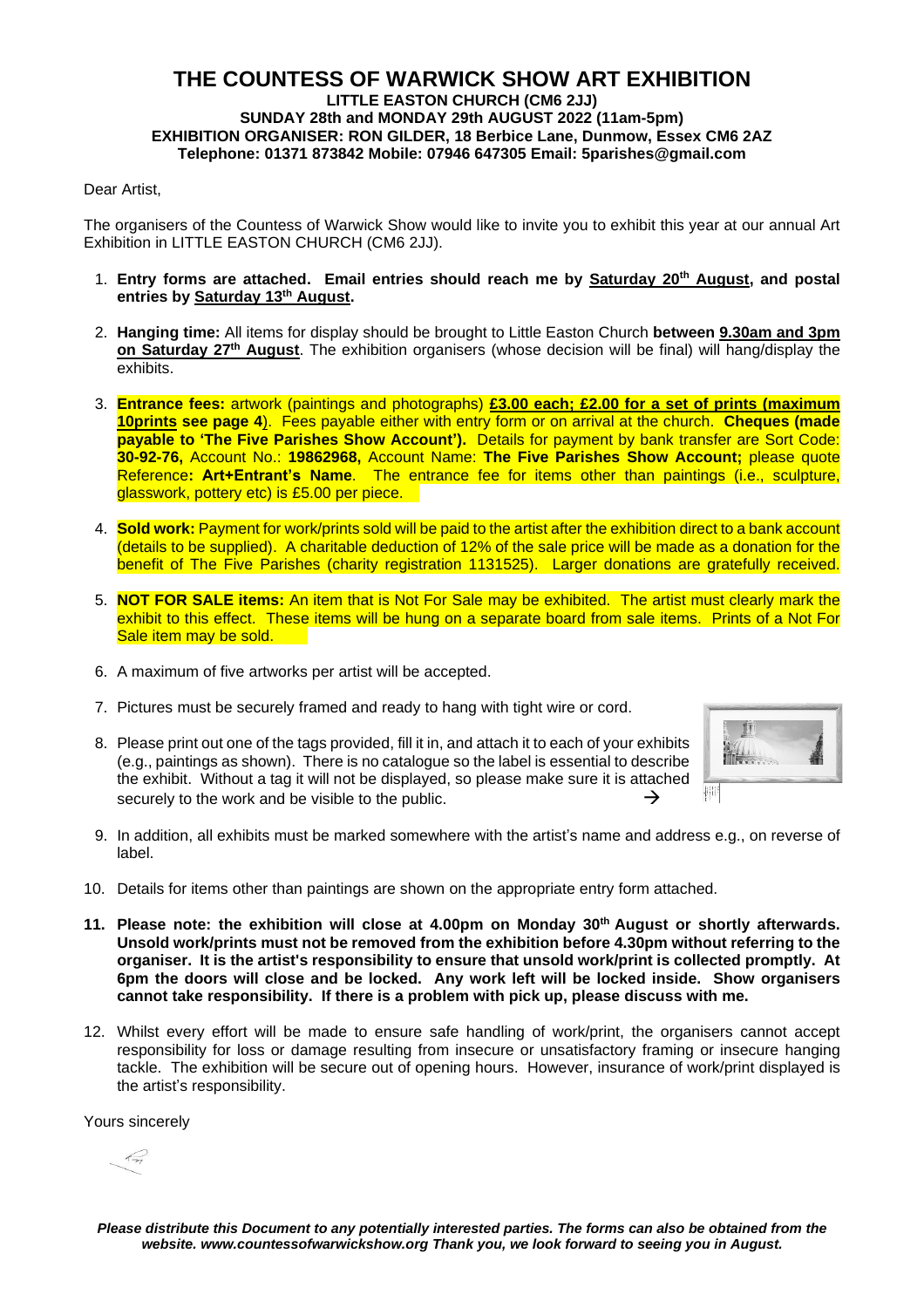## **ENTRY FORM (exc Prints)**

Please complete this entry form and email by Saturday 20<sup>th</sup> August or post back to Ron Gilder by Friday **13 th August.** 

**Entrance fees:** artwork (paintings and photographs) **£3.00 each; £2.00 for a set of prints (maximum 10prints see page 4**). Fees payable either with entry form or on arrival at the church. **Cheques (made payable to 'The Five Parishes Show Account').** Details for payment by bank transfer are Sort Code: **30-92-76,** Account No.: **19862968,** Account Name: **The Five Parishes Show Account,** please quote Reference**: Art+Entrant's Name.** The entrance fee for items other than paintings (i.e., sculpture, glasswork, pottery etc) is £5.00 per piece.

### **Exhibits**

|                         | Title of work | <b>Medium</b> | Price of work |
|-------------------------|---------------|---------------|---------------|
| $\mathbf 1$             |               |               |               |
|                         |               |               |               |
| $\sqrt{2}$              |               |               |               |
|                         |               |               |               |
| $\mathfrak{S}$          |               |               |               |
|                         |               |               |               |
| $\overline{\mathbf{4}}$ |               |               |               |
|                         |               |               |               |
| $\sqrt{5}$              |               |               |               |
|                         |               |               |               |

#### **HELP NEEDED!**

We always need volunteers to help take public admission fees to the exhibition on both Sunday and Monday. If you are able to offer any help this year please let Ron know asap, or indicate below. Thank you.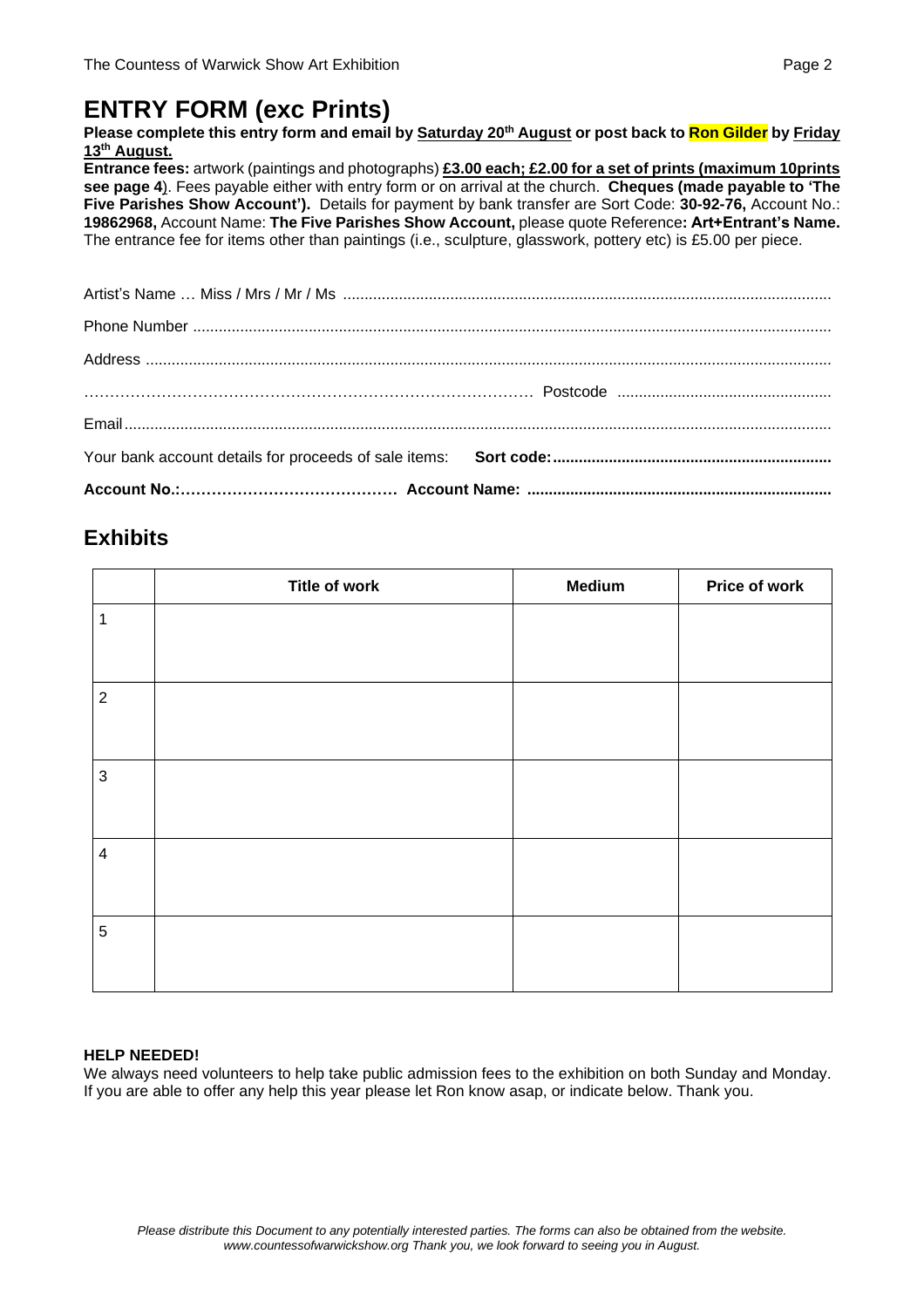| Title:                                                    |                                                                   |              |                               |               |
|-----------------------------------------------------------|-------------------------------------------------------------------|--------------|-------------------------------|---------------|
| Artist:                                                   |                                                                   |              |                               |               |
| Medium:                                                   |                                                                   | Medium:      | Artist:                       | <b>Title:</b> |
| Not for sale / Price $E_{\text{max}} =$                   | Prints Not avaliable / Prints avaliable £<br>Not for sale / Price |              |                               |               |
| Prints Not avaliable / Prints avaliable £ _______ each    | $\overline{f}$                                                    |              |                               |               |
|                                                           |                                                                   |              |                               |               |
| Title:                                                    |                                                                   |              |                               |               |
| Artist:                                                   |                                                                   |              |                               |               |
| Medium:                                                   | each                                                              |              |                               |               |
| Not for sale / Price $E_{\text{max}} =$                   |                                                                   |              |                               |               |
| Prints Not avaliable / Prints avaliable £ _______ each    |                                                                   |              |                               |               |
|                                                           |                                                                   |              |                               |               |
| Title:                                                    |                                                                   |              |                               |               |
| Artist:                                                   | Prints<br>Not for sale / Price £                                  | Medi<br>ium: | Artis <sup>.</sup><br>$\cdot$ | <b>Title:</b> |
| Medium:                                                   | Not avaliable / Prints avaliable £                                |              |                               |               |
| Not for sale / Price $E_{\text{un}-\text{un}-\text{un}-}$ |                                                                   |              |                               |               |
| Prints Not avaliable / Prints avaliable £ _______ each    |                                                                   |              |                               |               |
|                                                           |                                                                   |              |                               |               |
|                                                           | each                                                              |              |                               |               |
|                                                           |                                                                   |              |                               |               |

Extra tags will be available at the show as well